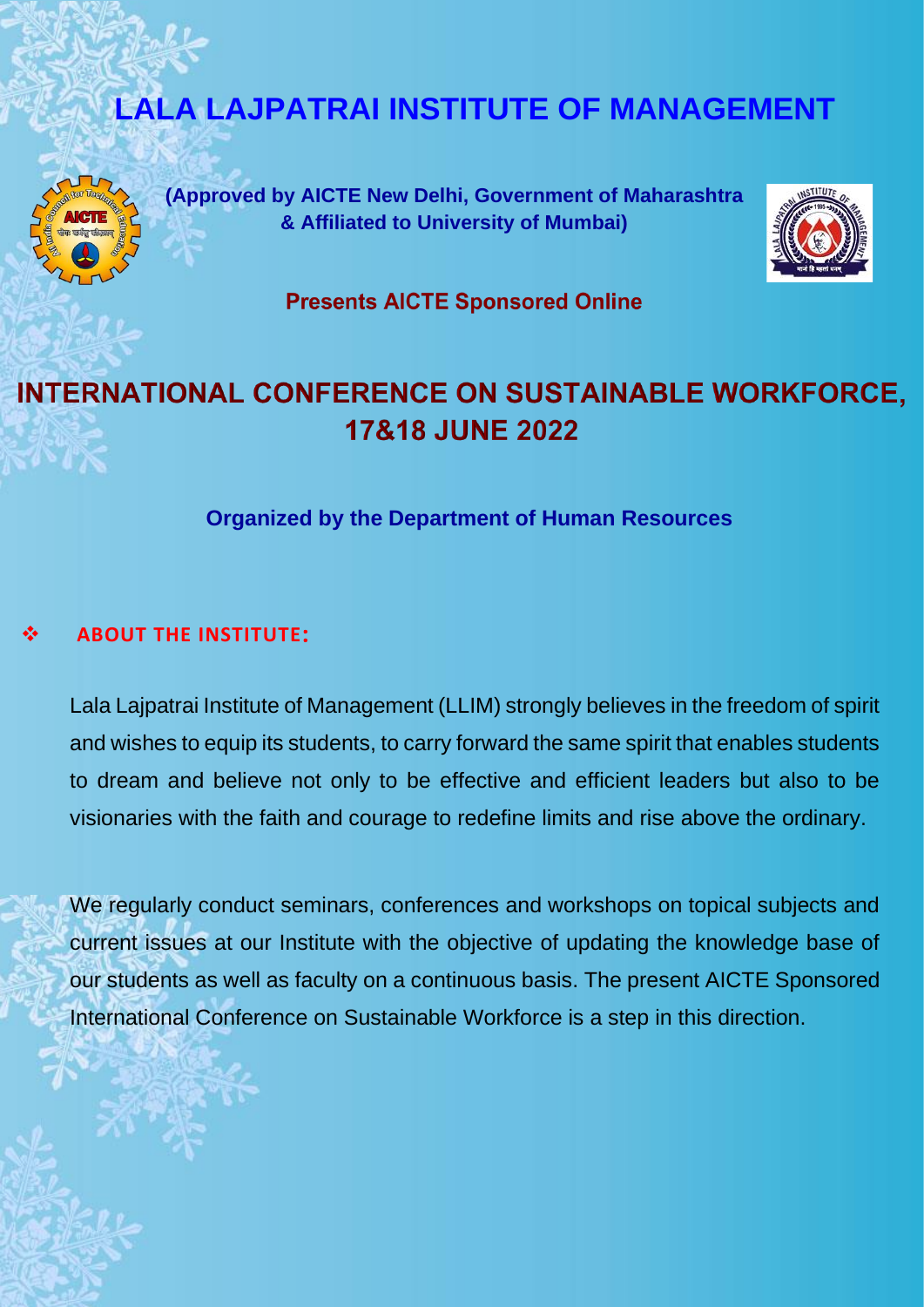#### **CONFERENCE DATES: 17-18 June, 2022**

#### ❖ **CONFERENCE THEME:**

Ī

The response of the working world to COVID-19 has resulted in the most rapid transformation of the workplace. Remote working has become the new normal with the paradigm shift from digitizing the relationship between business and customer/client to digitizing the relationship between employer and the workforce. In the era of managing multiple generations of workers including Gen-X, Millennials and Gen-Z, today's managers require creative and innovative workforce management (WFM) strategies along with massive digital transformation and technological support.

This Conference is intended to help understand and mitigate these and other such challenges by offering innovative perspectives, insights, strategies and practices to redeploy the available workforce for efficient and sustainable development of the workplace.

#### **CONFERENCE VENUE: Online**

#### ❖ **CONFERENCE SUB THEMES:**

- Potential Future of Workplace
- Return from "Zoombie" Land
- Digital Dividends and Sustainability
- Reimagining Human Resource **Function**
- Humane Leadership and Sustainable **Workforce**
- **Employment Practices & Sustainability**
- **Health & Wellness**
- **•** Diversity, Equity and Inclusion: The Pillars of Sustainable Workplace
- Blue Economy
- Values and Sustainable Partnerships
- Revisiting Management Education as an enabler of Sustainability
- **Exameworks for Sustainable** Workforce Development
- Managing Counter-productive Behavior at Work
- $\blacksquare$  Happiness@work A Myth?
- **People Analytics**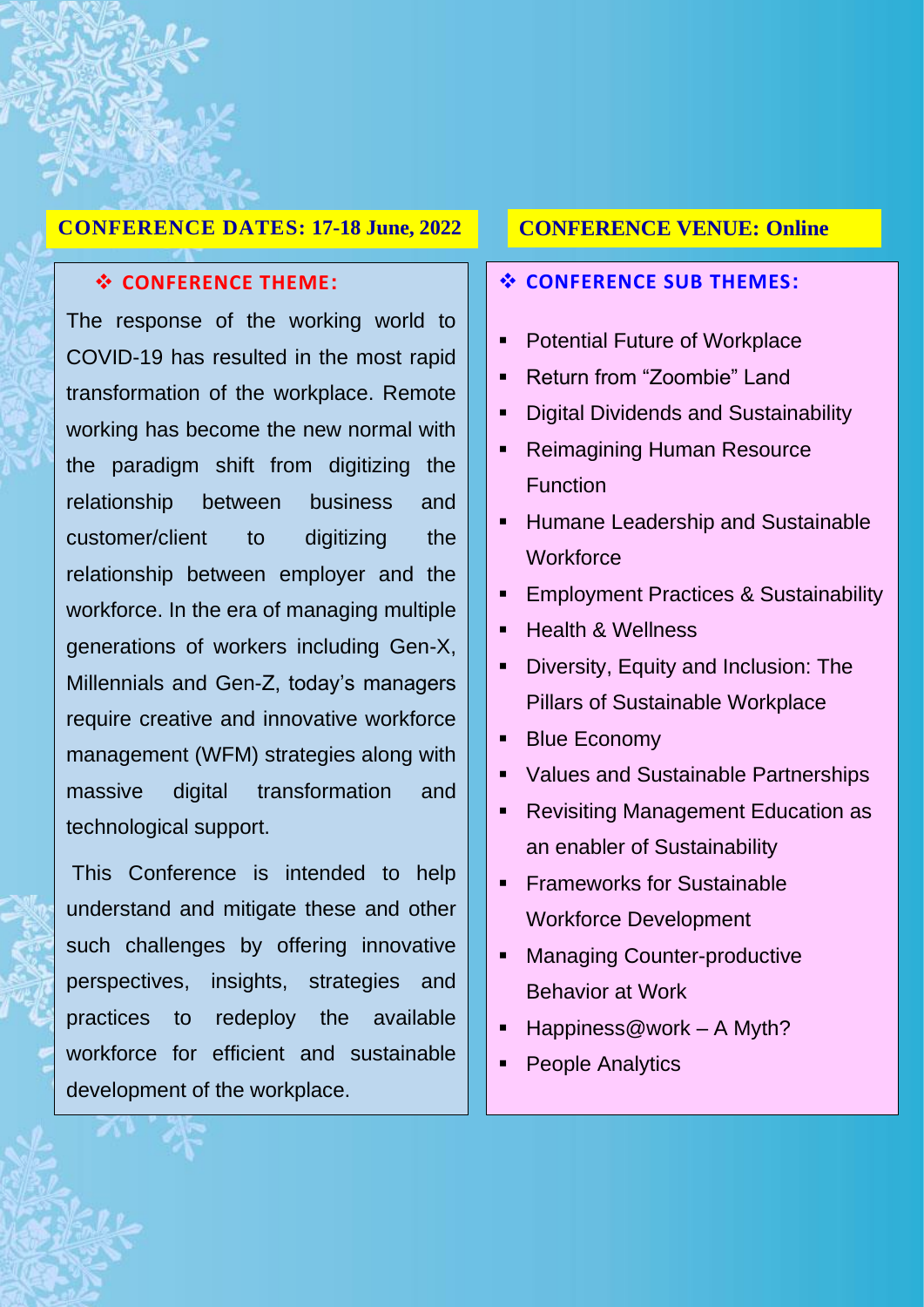## ❖ **CALL FOR PAPERS:**

This Conference provides a platform to present

Interdisciplinary/Multidisciplinary/Trans-disciplinary perspectives in the form of original manuscripts, articles, research papers, conceptual papers, case studies and success stories on the above themes or around these areas.

All accepted papers will be published in SRJIS, an International Blind Peer Reviewed, Referred, Indexed Journal with a very high Impact Factor.

## ❖ **CONFERENCE REGISTRATION FEE:**

| <b>Type</b>                                                   | <b>Early</b><br><b>Bird</b><br><b>Until May</b><br>12,2022 | <b>Regular</b><br><b>Until May</b><br>25,2022 | Late<br><b>Until</b><br>May30,2022 |
|---------------------------------------------------------------|------------------------------------------------------------|-----------------------------------------------|------------------------------------|
| Authors (all inclusive)                                       | $1200/-$                                                   | $1500/-$                                      | $2000/-$                           |
| Students (all inclusive)                                      | $500/-$                                                    | $700/-$                                       | $1000/-$                           |
| Non presenters/<br>Participation Only (For all<br>categories) | $700/-$                                                    | $1000/-$                                      | $1000/-$                           |

- Each author must register separately.
- Fill up following registration form using this link **[https://docs.google.com/forms/d/e/1FAIpQLSfoxK\\_dSFaq4dJwnQ8lgaFDz0T](https://docs.google.com/forms/d/e/1FAIpQLSfoxK_dSFaq4dJwnQ8lgaFDz0TzIPvXSwzpNGhUSqXsvaLyHg/viewform?usp=sf_link) [zIPvXSwzpNGhUSqXsvaLyHg/viewform?usp=sf\\_link](https://docs.google.com/forms/d/e/1FAIpQLSfoxK_dSFaq4dJwnQ8lgaFDz0TzIPvXSwzpNGhUSqXsvaLyHg/viewform?usp=sf_link)**
- Upon payment of Registration fees, your attendance in the Conference will be confirmed.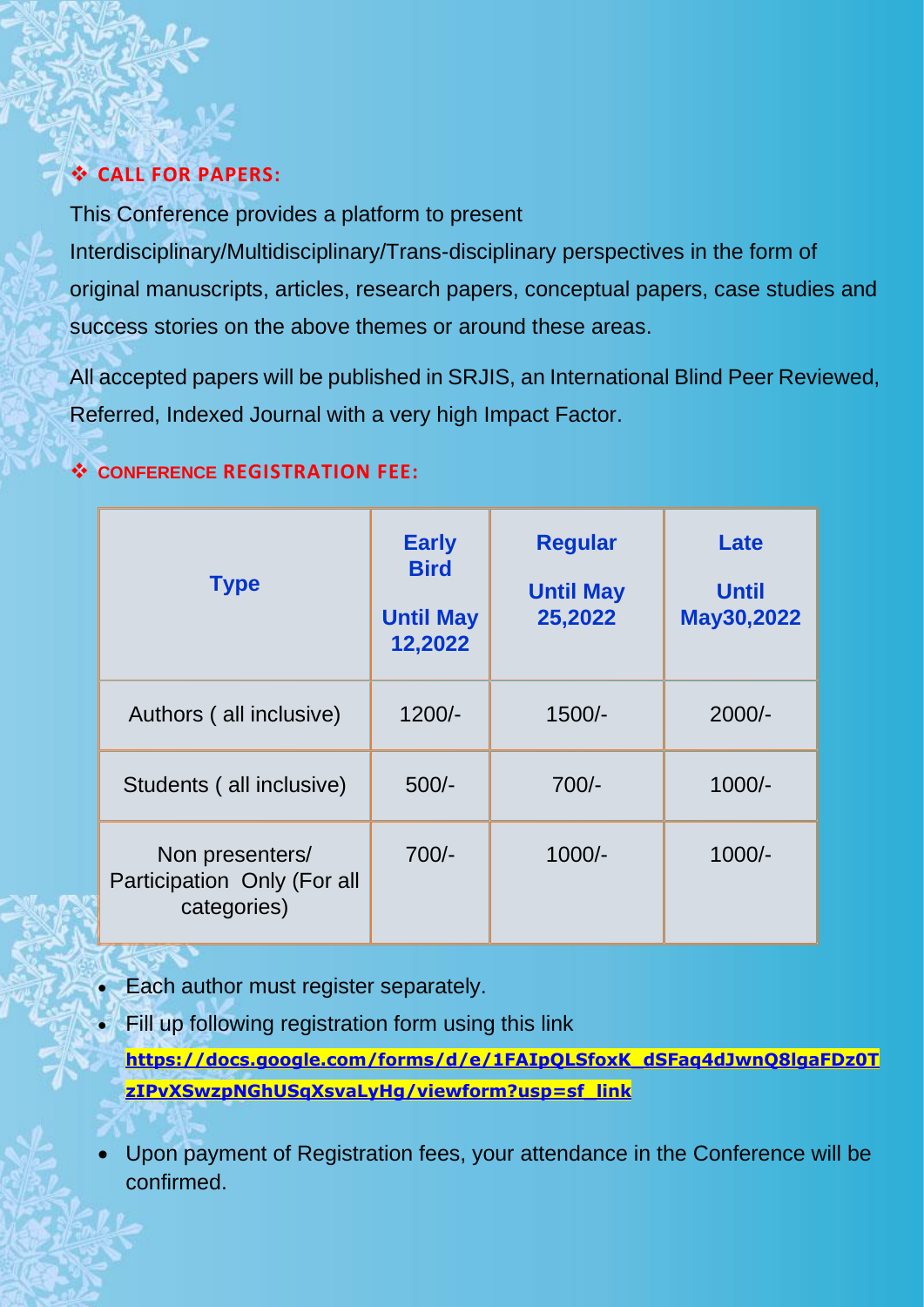## ❖ **MODE OF PAYMENT:**

- ➢ All the Payments are to be made by NEFT/IMPS to the following account:
- ➢ Account Name: Lala Lajpatrai Institute of Management
- ➢ Bank Name: Central Bank of India
- ➢ Account No: 1220403343
- ➢ Branch: Lala Lajpatrai College
- ➢ IFSC Code: CBIN0283995 (Fifth Character is Zero)

## ❖ **KEY TAKEAWAYS:**

- I. International Conference Participation Certificate
- II. International Conference Paper Presentation Certificate (presenters only)
- III. Masterclass Participation Certificate
- IV. Workshop Participation Certificate
- V. E-Copy of the Journal
- VI. Print copy of the Journal
- VII. Award Certificate (Best Paper Award & Best Presentation Award to the winners)

## ❖ **GUIDELINES FOR AUTHORS:**

- The title of the paper should be in Times New Roman, 14 point Bold. (Change in title will not be allowed after registration of the paper).
- Name of the participant/s, Institute, Contact details (should appear on the front page) Times New Roman, 10 point, Bold, Italic.
- Abstract: Times New Roman, 10 point, Italic.
- Full Text Paper: Times New Roman, 12 pt., justified. Articles should be single spaced and have 2.54 cm (1 inch) margins. Please separate paragraphs by one empty line. All abbreviations and acronyms should be defined at first mention. The length of full paper must not exceed 5000 words, inclusive of figures and tables.
- APA style of referencing should be used for article referencing. Number tables / figures consecutively as they appear in the text. Center tables / figures close in the text where they are first mentioned.
- All papers must be sent to**: [hrconf@llim.edu](mailto:hrconf@llim.edu)** with a c.c. to
	- **[prof.anushapatil@gmail.com](mailto:prof.anushapatil@gmail.com)**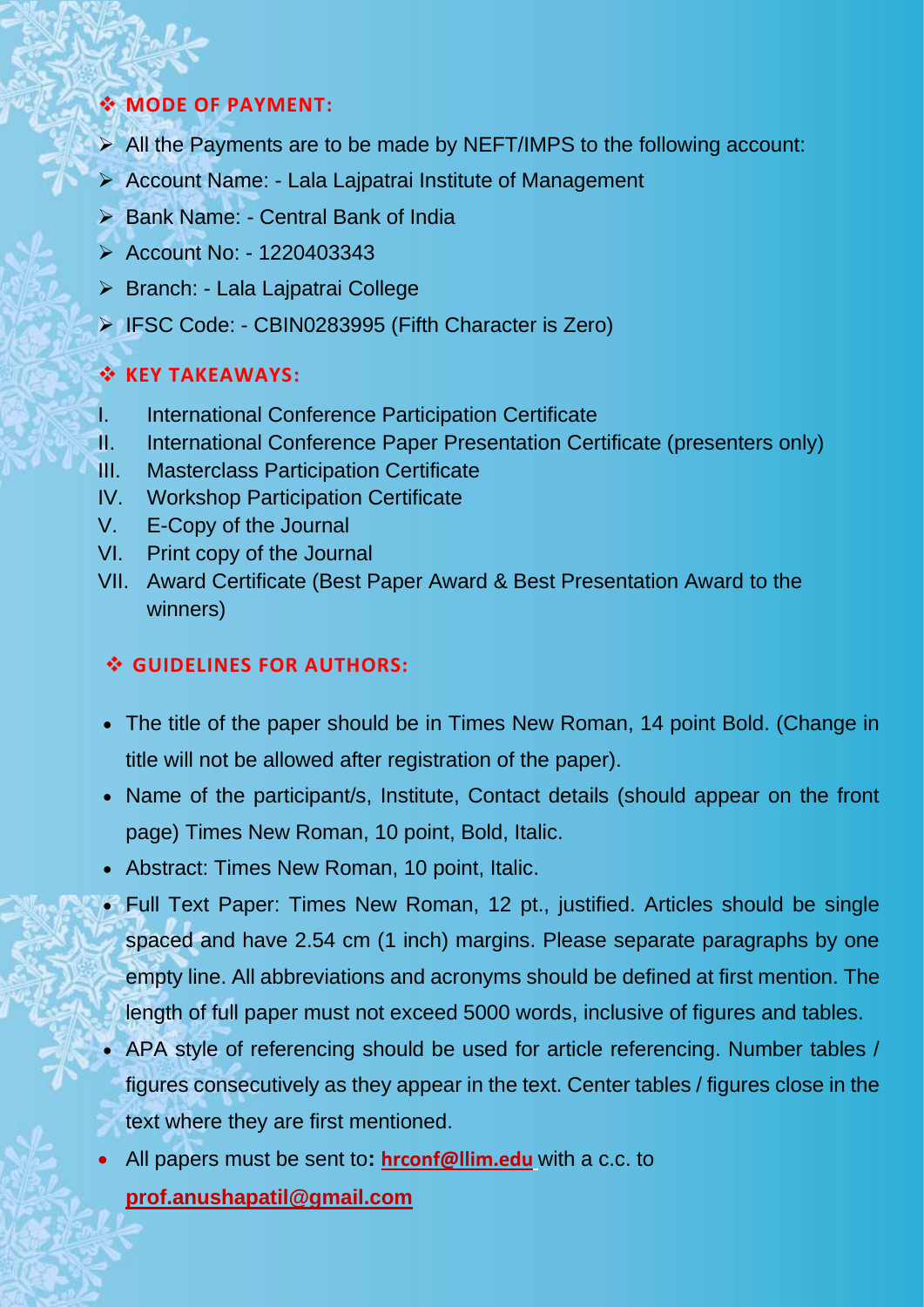❖**PROJECT COMPETITION FOR STUDENTS:** 

A special section is dedicated for students' project competition on the theme 'Enabling Lives and Livelihoods' on 18 June 2022.

 This competition will provide a platform to the students to exhibit their creative and innovative ideas/plans/solutions to socially relevant challenges/issues through their projects.

#### ❖ **ELIGIBILITY**:

- 1. Graduate and Post Graduate students from any discipline can participate.
- 2. Projects may be presented individually or in teams of not more than three members.
- 3. A one page summary of the project must be mailed to **[hrconf@llim.edu](mailto:hrconf@llim.edu)** along with registration fees of Rs. 700/- per project.
- 4. Short listed projects will be called for online presentation on 18 June 2022.
- 5. The winners will be announced during the valedictory session.

#### ❖ **PRIZES:**

- 1. Attractive trophy and Award Certificate(s) to the Winning Team
- 2. A trophy and Award Certificate(s) to the Runner-Up Team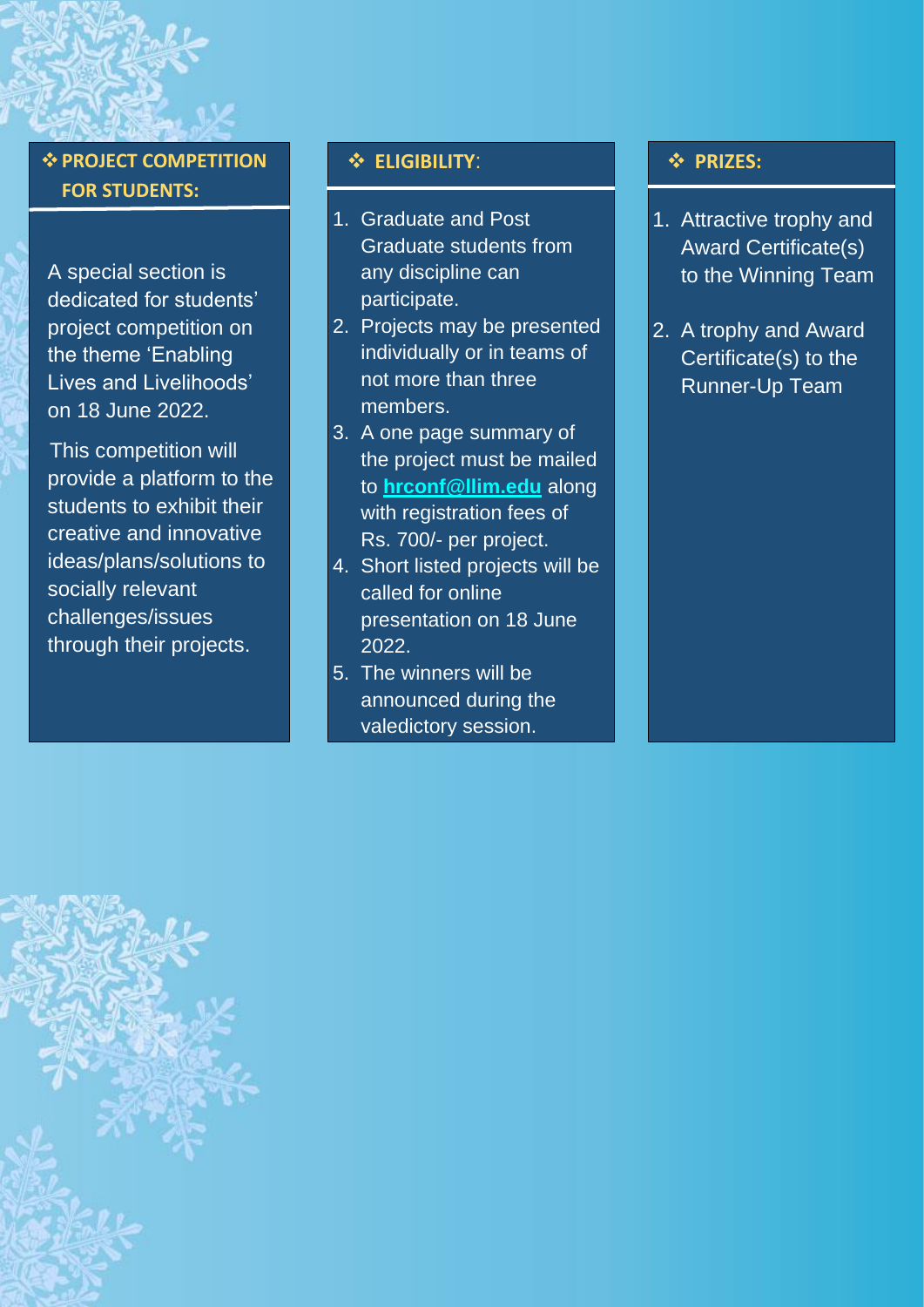### ❖ **Eminent Speakers**

- 1. Dr.F.M. Nadaf, Deputy Director of Higher Education, Government of Goa, Goa.
- 2. Mr. Praveen Kamath K., General Manager HR Global Strategic Talent Acquisition & Redeployment, WIPRO, Bengaluru, Karnataka.
- 3. Ms. Payal Nanjiani, Globally Acclaimed Leadership Expert, Founder of Success Within Leadership, New York, USA.
- 4. Dr.R.G. Allagi, Director, B. V. V. Sangha's Institute of Management Studies, Bagalkot, Karnataka.
- 5. Dr. Lily Srivastava, Professor of Law, Associate College of Lucknow University, Lucknow, Uttar Pradesh.
- 6. Dr. Nilesh Thakre, Prof.& HOD-Psychology, Member of Management Council, Member of Senate, SNDT Women's University, Mumbai, Maharashtra.
- 7. Dr. Nirmala S. Rao, Director, Aavishkar Centre for Self Enrichment, Mumbai, Maharashtra.
- 8. Dr. Shanmukh Kamble, Professor and Renowned, Collaborative Researcher, Karnatak University, Dharwad, Karnataka.
- 9. Dr. Narayan AB. Iyer, CEO & National Coordinator, Indian Development Foundation, Mumbai, Maharashtra.
- 10. Ms. Isha Khot, Assistant Manager-HR, Organisation Effectiveness, Marico Limited, Mumbai, Maharashtra.
- 11. Ms. Priya Sawhney, Analyst- Human Capital Deloitte USI.
- 12. Ms. Sakshi Duklan, HR Consultant, Rajasthan.

**Contact Details:**

**Prof. Anusha Patil Email: [prof.anushapatil@gmail.com](mailto:prof.anushapatil@gmail.com)**

**Convener Mobile: 91 - 8169800425** 

**[Website: https://llim.edu](https://llim.edu/)**